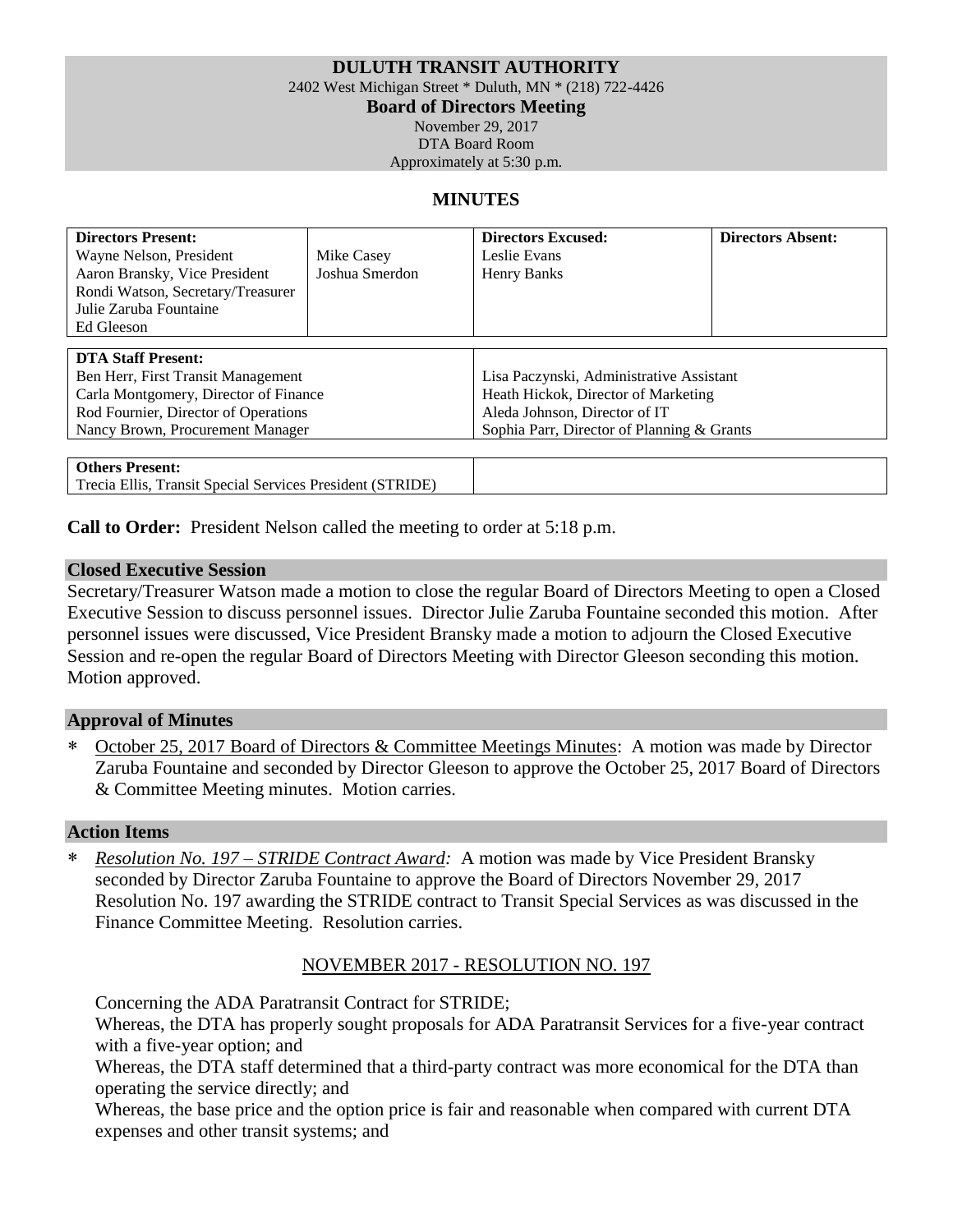Board of Directors Meeting November 29, 2017 Page 2

> Whereas, the provider, Transit Special Services has successfully performed the service for the past 27 years for the DTA.

Now, therefore be it resolved, that the DTA Board of Directors hereby approves the contract with Transit Special Services, Inc. of St. Cloud for the period of January 1, 2018 through December 31, 2022 under the terms presented herein.

PASSED AND ADOPTED THIS 29<sup>TH</sup> DAY OF NOVEMBER 2017 BY THE BOARD OF DIRECTORS OF THE DULUTH TRANSIT AUTHORITY.

 *Resolution No. 198 – Lake Superior College (LSC) U-Pass Contract Approval:* A motion was made by and Vice President Bransky subject to inserting the date of the August Board Meeting seconded by Director Zaruba Fountaine to approve the Board of Directors November 29, 2017 Resolution No. 198 approving the U-Pass contract (2018-2021) as was discussed in the Finance Committee Meeting. Director Zaruba Fountain made the motion to accept Resolution 198 as amended with Director Gleeson seconding this amendment. Resolution carries.

NOVEMBER 2017 - RESOLUTION NO. 198

Concerning the Agreement with Lake Superior College for Transit Pass Services;

Whereas, the DTA and LSC has a transit program to provide transit passes for students, faculty and staff; and

Whereas, the DTA Board of Directors approved the general terms of the Agreement and authorized an extension to the Agreement to finalize terms and conditions, and authorized Dennis Jensen to execute the Agreement at the August 30, 2017 Board Meeting; and

Whereas, LSC requested changes to the Agreement that were approved by DTA staff to define increases and decreases in costs in conjunction with changes in ridership levels, and to add a right to terminate if costs change.

Now, Therefore Be It Resolved that the Duluth Transit Authority Board of Directors hereby approves the final terms and conditions of the Agreement, and hereby authorizes the Director of Operations, Rod Fournier, the authority to execute the Agreement.

# PASSED AND ADOPTED THIS 29<sup>TH</sup> DAY OF NOVEMBER 2017 BY THE BOARD OF DIRECTORS OF THE DULUTH TRANSIT AUTHORITY.

- *MOTION – DTA Easy Card Promo Approval:* Vice President Bransky requested the \$2.00 replacement fee for a lost proximity card be waived as well. Other Board members agreed with this amendment to the motion. However, Director Gleeson and Director Zaruba Fountaine believe this replacement fee is a good deterrent for customers to be more responsible with the cards. Director Casey added that DTA staff could track the number of prox. cards being replaced, and if it becomes an issue, bring back another motion to the Board requesting approval to reinstate the \$2.00 replacement fee. After further discussion, a motion was made by Vice President Bransky to amend the motion by waiving the \$2.00 replacement fee and it was seconded by Secretary/Treasurer Watson. President Nelson called a vote; 4 Board of Directors voted in favor of waiving the replacement fee with 3 Board members voting against. Motion carries.
- *MOTION – Christmas Eve Services Curtailment Approval:* A motion was made by Vice President Bransky and seconded by Secretary/Treasurer Watson to approve the curtailment of Christmas Eve services which is the last bus on each route that departs downtown prior to 7:10 p.m. In response to Director Casey, Staff person Fournier explained that this has occurred for approximately 30 years. After 6:00 p.m., the DTA ridership drops significantly, and there has been no negative public reaction to the holiday service hours.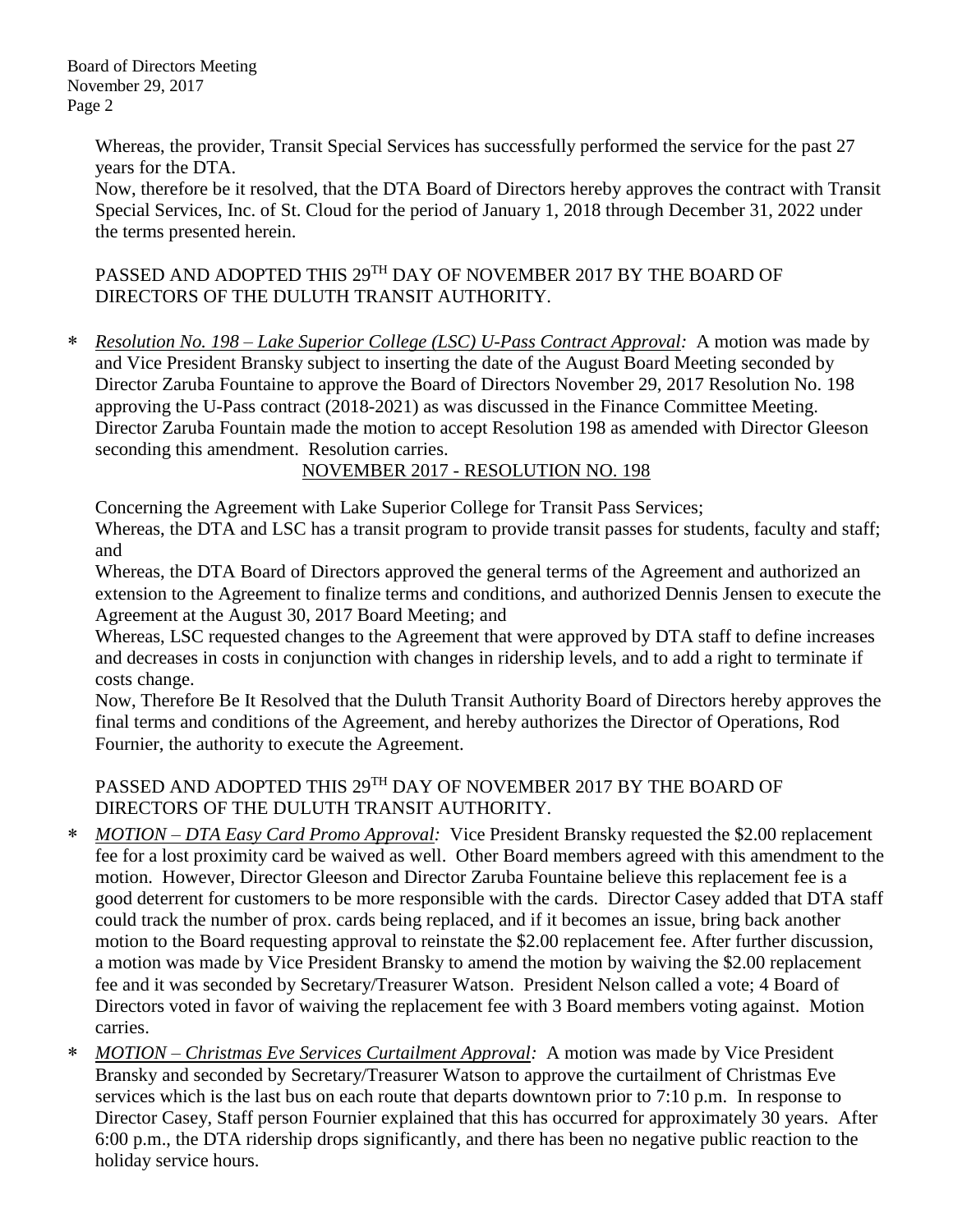In addition, this year Christmas Eve falls on a Sunday when bus service ends early anyway. Director Gleeson added that the City of Duluth has a mandate that requires all bars and restaurants to close by 8 p.m., and he is hoping that this will be changed. When and if this happens, he will not be in favor of voting to curtail Christmas Eve bus services in the future. Motion carries.

## **Old Business**

None.

## **New Business**

 *Martin Luther King (MLK) Events:* Mr. Herr explained that Director Banks asked how the DTA supports any events that occur during the Martin Luther King week. The following table indicates which DTA routes which support MLK events, and this information is displayed on buses and the DTA's website.

DTA Routes Within ¼ Mile of MLK Event Locations:

- Jan. 11/Mayoral Reception: All DTA Routes except 5, 17, 18, 21, 23
- Jan. 12/Rhythm & Hues: DTA Routes 11, 11M, 11K, 12, 23
- Jan. 13/Youth Nation: DTA Routes 10, 11K, 14W
- Jan. 14/Inter-Faith Worship Service: DTA Routes 7, 10H, 11K, 13
- Jan. 15/Community Breakfast: DTA Routes 1, 2, 3, 4, 5, 8, 9MT, 21
- Jan. 15/March Off: DTA Routes 10, 11, 11K, 11M, 14W
- Jan. 15/Rally: All DTA Routes except 5, 17, 18, 21, 23

In October, the City of Duluth requested 75 bus passes from the DTA. Former General Manager Dennis Jensen personally paid for these passes.

- *DTA Board of Directors Handbook:* To assist Board members with their roles and responsibilities as a Board member, Mr. Herr and Mr. Fournier created a desktop reference handbook for review. The information contained in this Handbook was obtained from the American Public Transportation Association (APTA) and Federal Transit Administration (FTA) and can be used as a guide specifically for transit Board members. Basically, this information can be described as a Transit Agency 101 class that explains how transit agencies are set up, funding sources, etc. Mr. Herr cautioned Board members that this information is 3 years old, and some of the funding sources mentioned in the articles no longer exist. None the less, this guide is full of useful information.
- *2018 Board Retreat:* The above-mentioned Board of Directors Handbook will be used to develop the agenda for a possible Board Retreat. First Transit and other transit agencies will be consulted for their best practices and topics of discussion. After further discussion, it was decided that a survey would be sent to Board members to determine whether a Board Retreat should be held, and if so, the agenda topics, location, length, etc., of a Board Retreat.

# **Public Comment**

None.